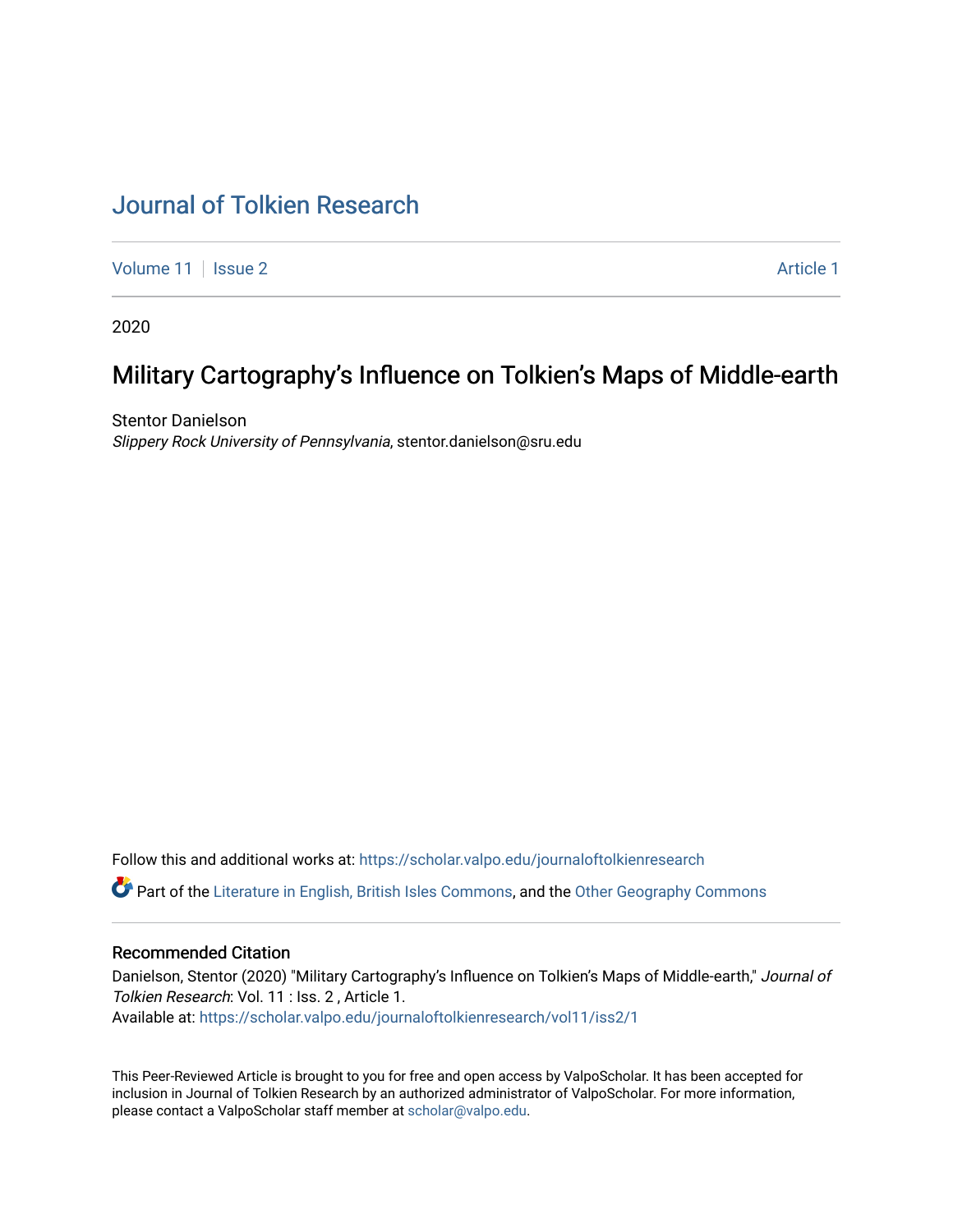# **Introduction**

This paper sets out to answer a question that has been asked of the author on numerous occasions after making public presentations about cartography and Middle-earth: was J.R.R. Tolkien's experience as a signal officer in the First World War an influence on the way he drew maps of his legendarium? The connection posited by these questioners certainly seems plausible, since it is well established that many aspects of his stories were influenced by his time in the war (Garth 2003, 2020). Moreover, the making and reading of maps is a standard part of military officers' training. As an officer, Tolkien must be able to understand the terrain over which he would send his men to fight. While the finished maps published in *The Lord of the Rings* and *The Silmarillion* were drawn by the author's son Christopher, Christopher based his work on maps produced by his father during the writing process.

Finding an exact answer to this question requires a study of how maps would be drawn and used by the British military of the 1910s, as well as considering the wider context of maps that Tolkien would have encountered in his life, and a careful reconstruction of the process by which Tolkien produced his maps. This examination shows that Tolkien's initial mapping of Middle-earth is highly consistent with his background in military cartography, but that influence is reduced as he moved from his working drafts to the published maps with which most readers are familiar. His earliest maps for each of his published works match in style the maps he would have used in the military, and they were employed in much the way military maps would be  $-$  to track the movements of people and armies across terrain. As these working maps were transformed into publishable illustrations, they are redone in a pictorial style that bears more resemblance to the maps in contemporary children's literature.

# **Cartographic Background**

A key aspect of any map is its symbology: the method of depicting geographical features. This paper pays particular attention to the symbology used to represent topography (features like mountains and hills) and forested areas. These features are very prominent in Tolkien's maps, and admit a variety of approaches to their depiction (see Figure 1), which enable us to trace stylistic influences.

Depicting elevation and topography has been an ongoing challenge for cartographers (Collier et al. 2003). A map is a flat page stretching north to south and east to west, but elevation adds a third dimension of features that stick up from or push down into the page. In our surviving ancient and medieval European maps, mountainous areas are typically shown as shaded regions, or as jaggedtopped linear fences, sometimes referred to as "cock's combs" (Harley and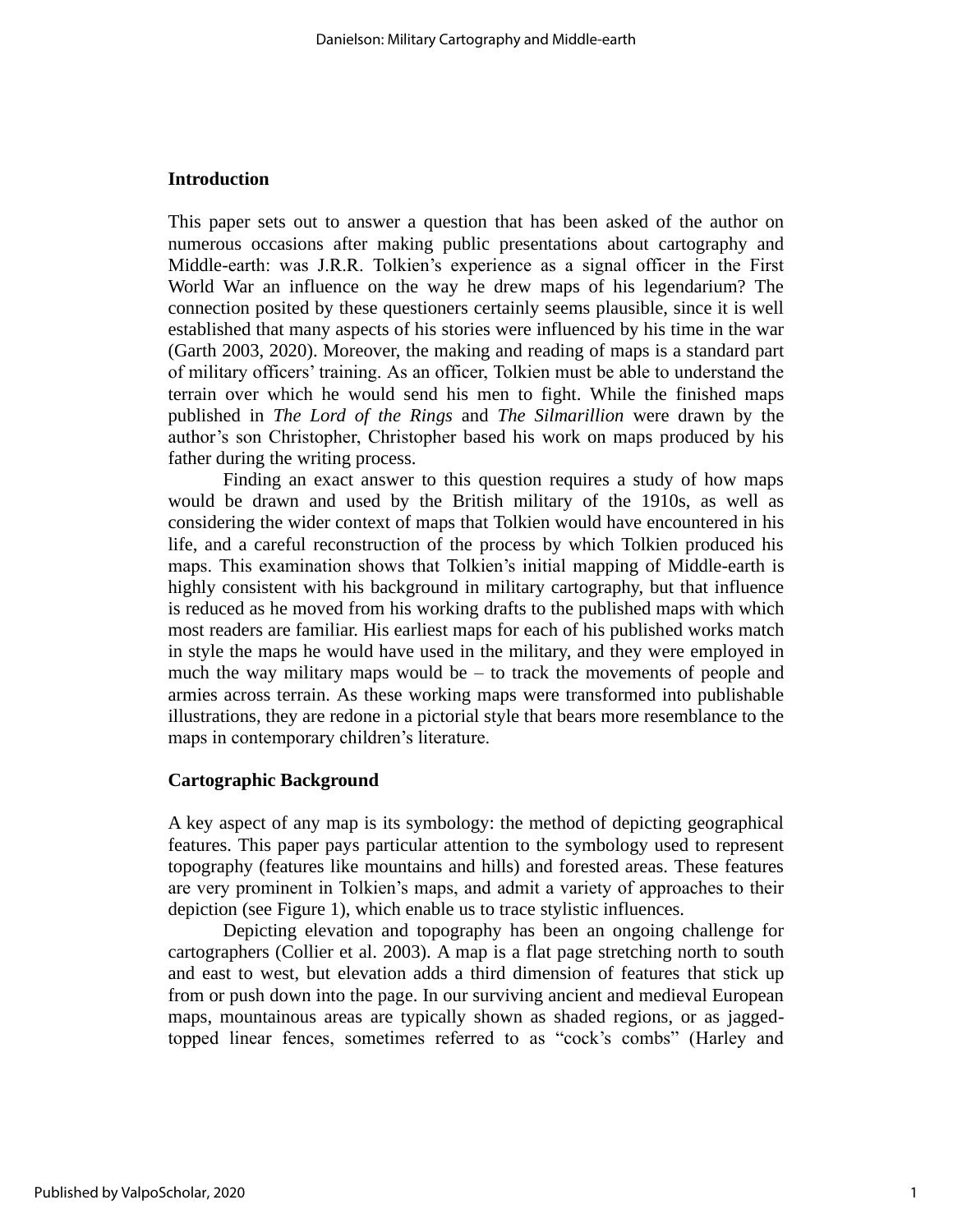Woodward 1987). In the modern era (after 1500 CE or so), four methods of showing topography became common in Western maps prior to the rise of digital Geographic Information Systems: pictorial, hachure, contours, and hillshading.

Pictorial representation of topography consists of drawing illustrations of mountains and other features in side-view. This approach was standard among early modern cartographers like Gerardus Mercator, Abraham Ortelius, and Albertus Magnus (Harley and Woodward 1987). Pictorial representations give the reader a quick feeling of the terrain, and resemble the way mountains would be seen by people on the ground. But they do not allow the map to convey exact detail about elevation, and they privilege one side of the mountain, obscuring what lies behind.

Hachures arose as a way of giving more exact depiction to terrain, for purposes of engineering and military planning. Hachures consist of small lines drawn upand-down a slope. Short thick lines indicate steep slopes, while long thin ones indicate shallow slopes. Mountains drawn by hachure are sometimes compared to caterpillars, with the central ridgetop



surrounded by hachure "legs" radiating out on all sides.

Contours are defined as lines of constant elevation. They form concentric rings around hills and mountains, each indicating an elevation a certain interval (say, 20 feet) higher or lower than the contours to either side. A contour map is extremely effective at conveying exact information about elevation, but can be confusing for an untrained observer to read (as the author has found in teaching introductory geography courses).

Hillshading involves coloring in the map as if the topography was being lit by a constant light source from the side. Hillshading can be very effective at making the terrain easy to intuit, and is thus often combined with contours, or used as a background to a map of other features such as roads. But on its own, hillshading does not convey exact elevation information.

With respect to forests, two main approaches are found. First, forests may be drawn pictorially, with little drawings of trees. These trees may be separate individual ones, overlapping areas of trees, or merged together into a kind of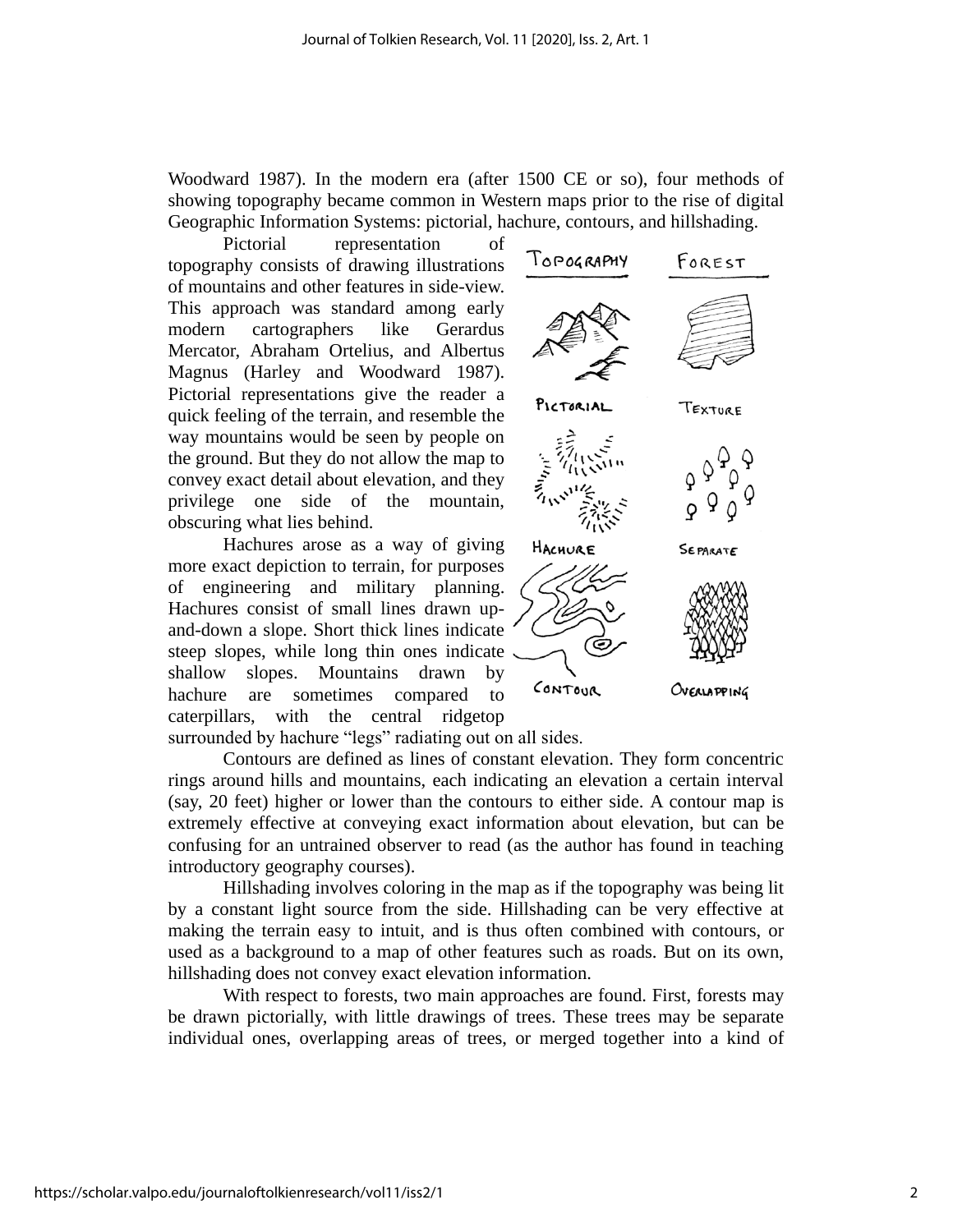cloud-like formation. Second, a color (commonly green) or texture may be applied across the forested area. The separate-trees, texture, and color approaches have the advantage of allowing other features, such as topography, to be shown in the forested area. On the other hand, a continuous area of overlapping or merged trees better conveys the feeling of a dense, closed-canopy forest.

Another significant aspect of a map to be considered is the importance it assigns to geometric accuracy. Beyond an extremely localized area, no flat map can be perfectly accurate in all respects in depicting the geometry of a round earth. A variety of projections have been developed by cartographers to achieve different balances of accuracy in distances, areas, and compass angles on maps. Medieval European maps typically gave little concern to geometric accuracy, as they were more interested in portraying a worldview or theological moral, for an audience unlikely to travel more than a few dozen miles from home in their lifetime. The rediscovery of Ptolemy's work on projections, combined with the increased importance of using maps for navigation during the age of European colonialism, is typically pointed to as a crucial marker of the start of the modern era of cartography (Harley and Woodward, 1987). Today, geometric accuracy is widely taken for granted as an obvious necessity in a map. But there remain contemporary maps, such as subway maps or pictorial maps intended for tourists, which sacrifice geometric accuracy in favor of legibility and pleasing composition.

# **Tolkien's Influences**

We can look at three possible sources of influence on Tolkien's cartography: literary maps, practical maps, and formal cartographic training.

Space prohibits a comprehensive consideration of the history of maps in literature. One area of particular interest, though, is maps found in children's literature. Tolkien's first published maps were in a work of children's literature (*The Hobbit*), and they set the tone for his future published maps. Numerous works of children's literature published in the early  $20<sup>th</sup>$  century establish a common pictorial style of cartography. *The Wind in the Willows* (Grahame 1908), published in 1908, contains a detailed pictorial map of "The Wild Wood and surrounding country." A.A. Milne's *Winnie-the-Pooh* likewise has a pictorial map of the "Hundred Aker Wood," allegedly drawn in part by the character Christopher Robin (Milne 1926). The dust jacket for the first edition of Arthur Ransome's *Swallows and Amazons* from 1930 (Ransome 1930) contains a rough pictorial map, with cloudlike forests and drawings of houses and tents. Later editions increased the realism of the illustrations, adding elements of pictorial topography such as hills and cliffs.

It is also worthwhile to consider maps in adult fantasy novels. Many of the notable pre-Tolkien adult fantasies, such as E.R. Eddison's *The Worm Ouroboros*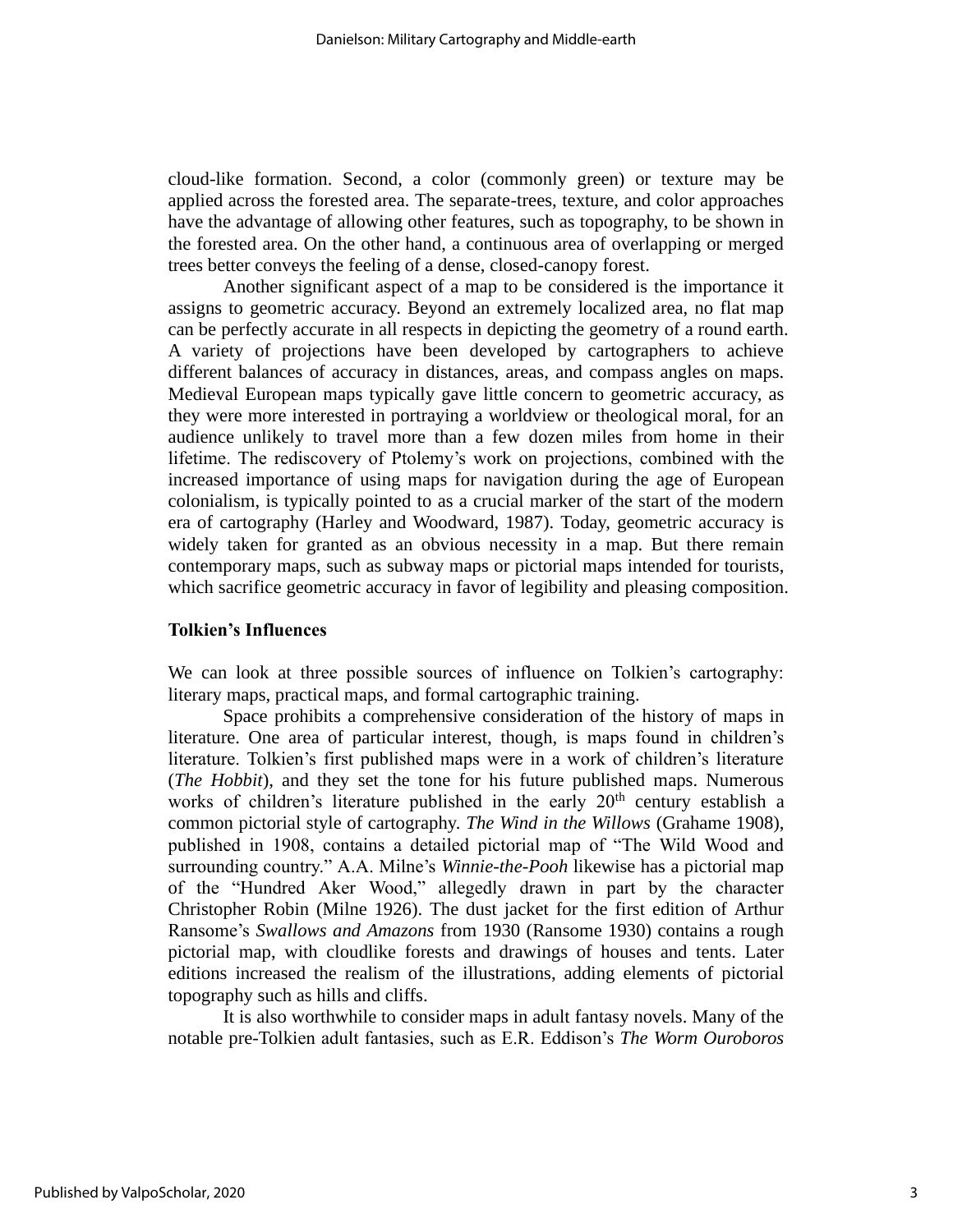(Eddison 1922), were originally published without maps. The same is true of the works of William Morris, with the exception of his posthumously published *The Sundering Flood* (Morris 1897), which included a detailed pictorial map. In that work, Morris provides one of the earliest examples of creating a medieval atmosphere through the use of a pictorial map inspired by early modern European cartography (Ekman 2013).

To determine precisely what maps Tolkien used for practical purposes, such as navigating to various destinations, is an impossible task. However, it is possible to examine some examples of maps he was likely to have encountered, to demonstrate the sorts of cartographic representations he would have been familiar with.

It is likely that on his 1911 hiking trip through the Alps, which heavily influenced the development of his legendarium (Garth 2020), Tolkien would have consulted a guidebook such as Baedeker's *Switzerland* (Baedeker 1911). The editions of this guidebook available at the time are richly illustrated with maps, all of which use detailed hachuring to depict the mountainous terrain. Another set of maps with which Tolkien was likely familiar are those produced by the Ordnance Survey (National Library of Scotland 2020b). These maps were produced at consistent scales covering all of Britain. The maps from the beginning of the  $20<sup>th</sup>$ century used hachuring to depict elevation, and separate pictorial trees for forested areas. By the 1920s, the symbology of the Ordnance Survey had shifted to contour lines for elevation and a combination of color and texture for forests.

Tolkien received formal instruction in the use of maps at one critical juncture in his life: his training, in 1916, as a signal officer in the British Army (Timpf 2017). He scored well on the map-reading portion of the examination (Garth 2003: 134), and presumably had opportunities to practice his skills on various occasions during his period of service in the First World War. Highly accurate maps were essential in planning troop movements, calculating artillery fire, conveying messages between units, and planning attacks and defensive maneuvers (Chasseaud 2013; Heffernan 1996).

I have been unable to locate the specific training materials that Tolkien would have used, but a review of British military training manuals from the era shows a great deal of consistency in approach (e.g. Martin's Lane 1912; Legge 1915; Hutchinson 1915). After introducing basic elements of scale and direction, these manuals give close attention to the issue of elevation and topography. The primary representations of topography are through contour lines, so a trainee like Tolkien can be expected to have learned to read a contour map. Some manuals also make reference to hachures, which had been important in  $18<sup>th</sup>$  century military maps but were being phased out by the time of the First World War. It is plausible, though by no means certain, that Tolkien would have worked with hachure maps during his military service.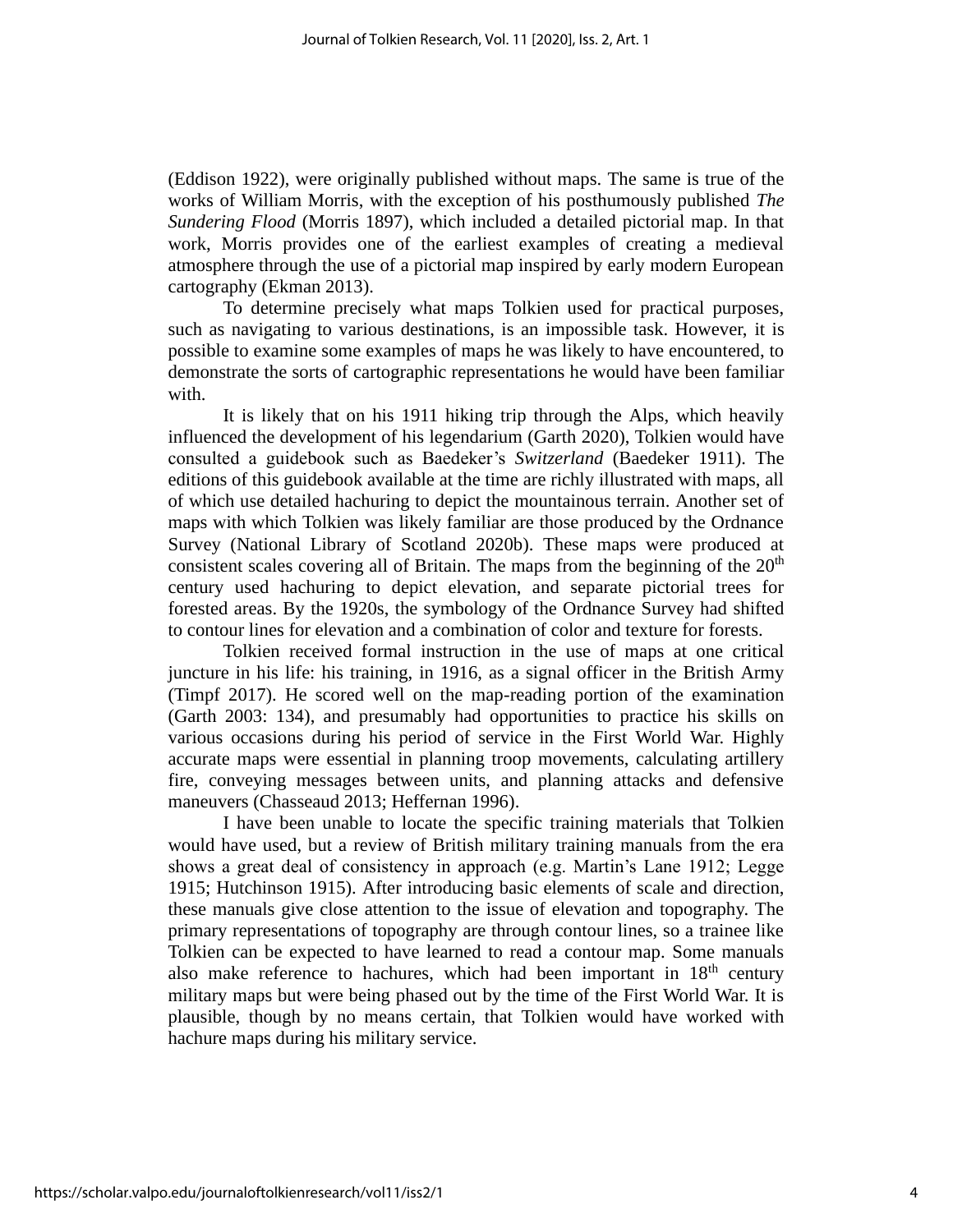During the war, great efforts were made to produce improved maps of the Western Front (where Tolkien fought), building on existing French and Belgian maps with new information derived from captured enemy maps, ground-based surveying, and increasingly from aerial photography (see generally Choussead 2013; Heffernan 1996; Mitchell 2016; Murray 1988). The original maps often used hachure to portray elevation, but revised maps drawn for the British army employed contour lines. Forested areas were typically drawn as isolated pictorial trees (National Library of Scotland 2020a). Large numbers of maps were produced over the course of the war. Initially security concerns meant that only enemy trenches and installations were marked, with friendly ones left out, but over time the practical need for maps of one's own trenches (plus the fact that users frequently drew them in anyway) led to both sides' fortifications being printed.

It is worth noting that geometrical accuracy is of the essence in military cartography. If you cannot read the exact distance or direction to your target from the map, you will find yourself lobbing artillery shells into empty fields or even your allies' trenches, or dispatching supplies and reinforcements by inefficient routes. The Allies gained a major advantage in the war through their mastery of "predictive fire" – aiming artillery on the basis of geometrical calculations, to avoid having to make test shots that would give away the element of surprise before a bombardment (Chasseaud 2013). By contrast, many literary maps play fast and loose with geometrical accuracy – indeed, those depicting magical lands may find that no such accuracy is even possible in the shifting geography of faerie (Padron 2007). Military training would have impressed upon Tolkien the importance of precision in distances and directions when reading a map.

# **The Development of Tolkien's Maps**

Tolkien famously stated that he "wisely started with a map" in developing his legendarium (Tolkien 2000*:* 177), but that is a bit too pat of an answer. The detailed study of the development of his work given by his son Christopher in the *History of Middle-earth*, and by John Rateliff (2007) in *The History of the Hobbit*, show the text and the map evolving together, with influence running in both directions. This ensured that Middle-earth would be a mappable world, in contrast to works such as Dante's *Inferno* or Moore's *Utopia* that were only ever mapped – with inevitable inconsistency – post-hoc (Padron 2007).

A map attached to a work of fiction can play one or more of three roles (Ekman 2013; Timpf 2017). It can be a *doceme*, that is, an artifact from within the story world. It can be a *text*, that is, a medium for conveying the story. And/or it can be a *paratext*, a piece of supplemental material serving to guide the reader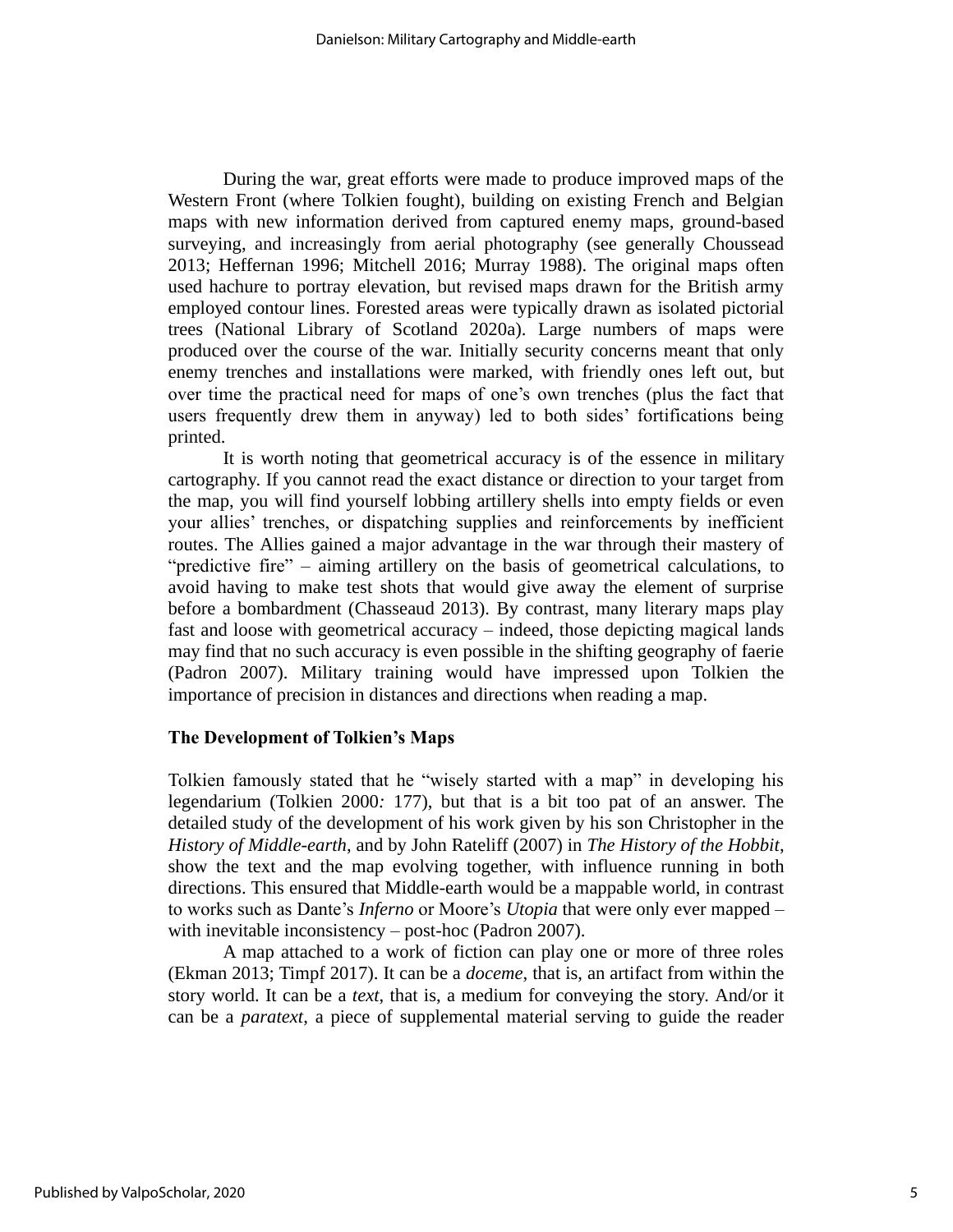(and author) through the story contained in the written text. The role(s) played by a literary map will shape its construction and content.

It seems clear that (with the exception of Thror's Map), Tolkien primarily conceived of his maps as paratexts – first for himself as author, then for the reader. In this conclusion I depart from Behrooz (2019), whose analysis of Tolkien's maps treats them as docemes produced in Middle-earth. Tolkien kept extensively edited working maps to help himself plan and organize the writing of the story. The manuscript of *The Lord of the Rings* was initially submitted to the publisher without any maps, but in his letters he repeatedly insists on the necessity of including them for the benefit of the reader, discussing them alongside other paratextual material that would eventually become the Appendices to *The Return of the King* (e.g. Tolkien 2000: 141, 160). He also apologized to draft reader Naomi Mitchison that "I am sorry about the Geography. It must have been dreadfully difficult without a map or maps" (Tolkien 2000: 144) (though Timpf, 2017, disagrees with Tolkien's assessment of the maps' necessity).

#### *The Silmarillion*

The earliest elements to Tolkien's legendarium were conceived during his years as an undergraduate at Oxford, but he only began to write down his stories in extended form upon returning from the battlefields of France, and it appears to be at this time that he began to draw maps of Middle-earth. The so-called "Earliest Map" of Valinor and Beleriand, drawn around 1919 (Tolkien 1983: 81) is an extremely rough line sketch, providing little grist for inferring influences.

Of more interest is what Christopher calls the First Silmarillion Map, a map of Beleriand and the lands to the north drawn sometime in the 1920s (Tolkien 1986: 219; McIlwaine 2018: 223). This map uses a pictorial style to show forests, as regions of separate individual trees (rather than the continuous overlapping trees seen in the published maps). Elevation is shown through contour lines, which are found throughout the map, not just in mountainous areas. Additionally, a sort of spine (possibly based on hachure techniques) runs along the crest of the Ered Lomin. The combination of contour lines across the entire map, with forests shown as individual pictorial trees, is precisely that used in British trench maps from World War I (National Library of Scotland 2020a). In addition to depicting geographical features, this map includes names of characters and peoples at locations significant to the story. This was a well-used working map, which Tolkien used as he plotted out the journeys and crossings of paths for his legends.

In the 1930s, Tolkien produced the Second Silmarillion Map (Tolkien 1987: 407; McIlwaine 2018: 227), which is the direct predecessor of the finished map drawn by Christopher for the published *Silmarillion* (Tolkien 1977). The Second Silmarillion Map, in addition to being much cleaner, adopts a simple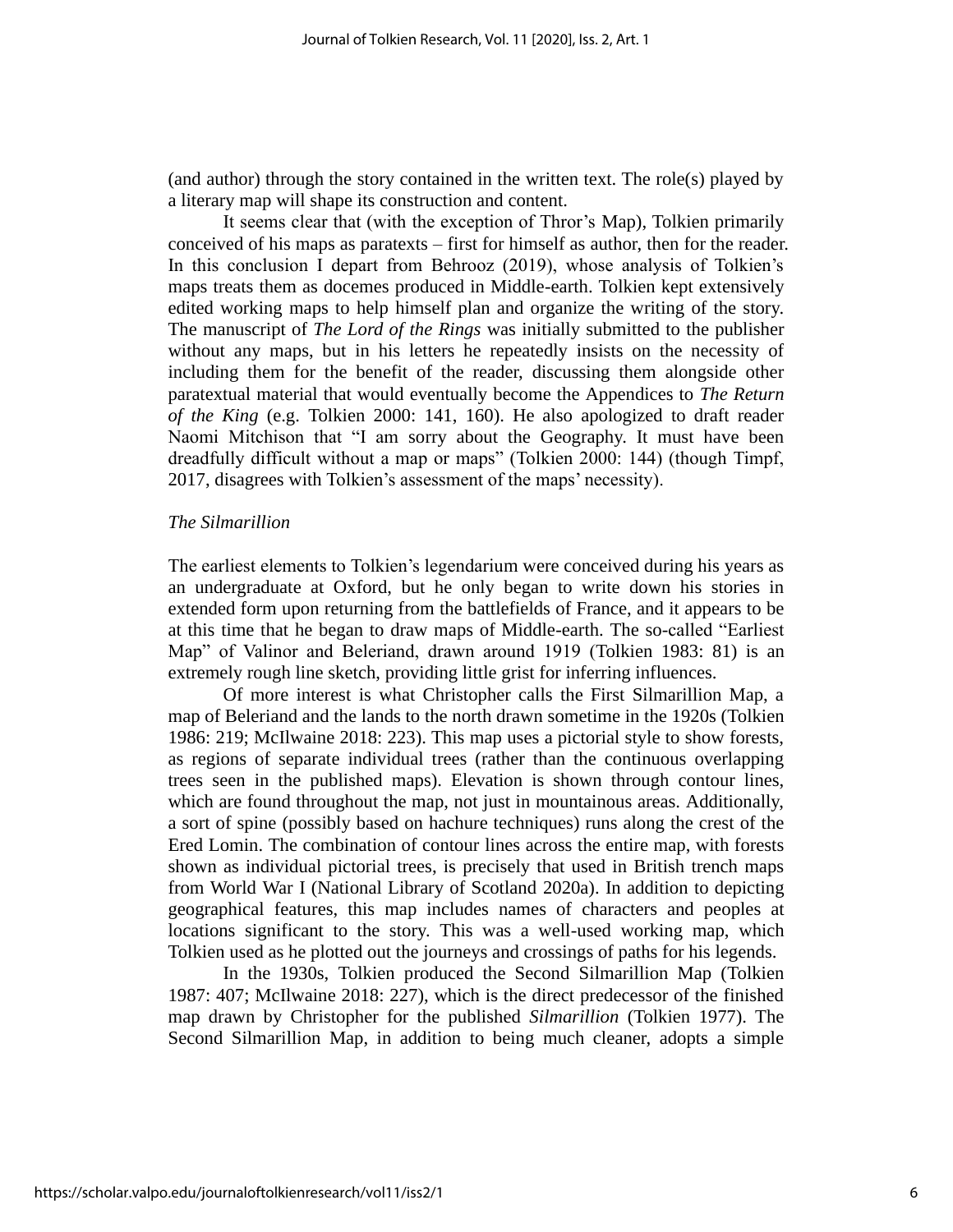pictorial style for illustrating mountains. While Tolkien would continue to revise and rewrite his stories over the remaining half century of his life, by this point the geographical elements – who went where at what time – were largely fixed.

# *The Hobbit*

Tolkien produced two maps for *The Hobbit* (Tolkien 1937) – a copy of Thror's map of the Lonely Mountain (notable for being a doceme that appears within the story), and a general map of Wilderland showing the places visited by Thorin's company. Additional maps were considered as the book was prepared for publication, but were ultimately dropped (Hammond and Scull 2000).

Thror's map was drawn very early, with a draft produced in the 1920s known as Fimbulfambi's Map (after the original name of the character) (Rateliff 2007; McIlwaine 2018: 290). On Fimbulfambi's Map, the Lonely Mountain is shown through hachure. The map was revised for publication in 1936, at which point a pictorial style was adopted.

The Wilderland Map seems to have been drawn late in the writing process, with the first draft – nearly exact in geography, but cruder in style, than the published map – dating from 1936 (McIlwaine 2018: 317). The story of the *Hobbit* is a linear sequence of events and places, so it seems that Tolkien did not feel the need to have a working map to sort out distances and journeys in order to keep them internally consistent. Both the draft and final version of the Wilderland Map use a pictorial approach to depicting mountains. The draft map uses a texture of concentric ripple lines to show the forested area of Mirkwood, which is then rendered as an area of continuous overlapping pictorial trees in the published map.

# *The Lord of the Rings*

Tolkien went through several drafts of his maps for *The Lord of the Rings*. These form three traditions, each culminating in one of the published maps: the map of the Shire, the map of Northwest Middle-earth, and the map of Gondor, Rohan, and Mordor (hereafter G/R/M) (Tolkien 1954, 1955).

The first Shire map was drawn in 1938, as he was beginning to compose his *Hobbit* sequel (McIlwaine 2018: 390). Very little elevation is shown on this map – for example, the Green Hill Country is labeled but no hills are shown. The Hill, where Bag End is located, is indicated through hachure. The Barrow-downs off on the distant margin are sketched in pictorially with extremely rough inverted-u shapes. The Old Forest is simply labeled, while a few individual pictorial trees mark out Woody End. The final version published in *The Fellowship of the Ring*, redrawn by Christopher, adopts a pictorial depiction of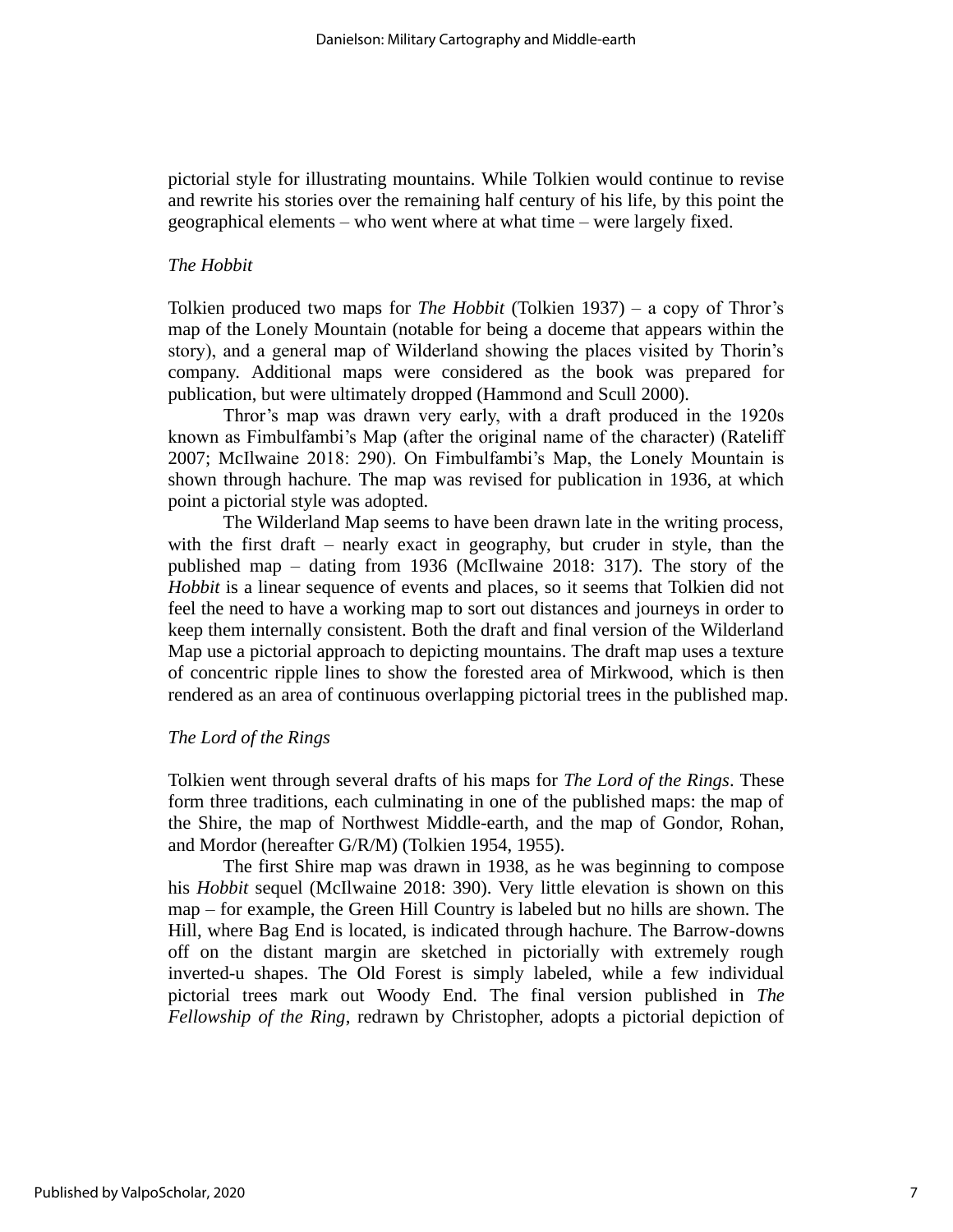hilly areas within the Shire, while cropping out the Barrow-downs. Forests are shown as areas of overlapping trees.

The so-called First Lord of the Rings Map, covering northwestern Middleearth, was Tolkien's working map through most of the writing of the story. It evolved over the course of 12 years, from 1937 to 1949, with numerous alterations and additional elements pasted on (Tolkien 1989: 304; McIlwaine 2018: 398). It is clear both from the numerous changes to the map and from various notes and outlines written by Tolkien (chronicled by Christopher in *The Treason of Isengard*) that he was taking great pains to keep the distances and routes traveled by his characters consistent, and that the map was a key tool in doing so. This is consistent with his later declaration that "start[ing] with a map" enabled him to exercise "meticulous care with distances" (Tolkien 2000: 177). This first map makes use of hachure to depict mountains and hills, and forests are shown either as areas shaded in green (Old Forest), ripple texture (Fangorn), or individual trees (Mirkwood).

In 1948, Tolkien produced an updated map, called by Christopher the Second Lord of the Rings Map (Tolkien 1988: 433; McIlwaine 2018: 378). This map underwent relatively little alteration, as the major geographical issues in the story had been worked out. This map uses a combination of contour lines and hachure to depict topography, and solid green shading and/or ripple lines to depict forests. Christopher's published map drew its geography directly from the Second Map, while adopting pictorial mountains and overlapping pictorial trees. In doing so, he brought it into stylistic conformity with the Wilderland map from *The Hobbit*.

Tolkien's more detailed maps of the G/R/M border area began with a map of the area from Minas Morgul to Minas Tirith in 1944 (McIlwaine 2018: 386), then two drafts of a broader map in 1946 (McIlwaine 2018: 394). The goal of these close-up maps was to sort out, for both the author and reader, the movements of armies and characters during the Battles of Pelennor Fields and the Morannon (Tolkien 2000: 187). In all of these maps, Tolkien used contour lines to depict elevation, and individual pictorial trees for forests. That is, he used the same cartographic style as his First Silmarillion Map, and the trench maps used in his war days. When these maps were re-drawn by Christopher for *The Return of the King*, he maintained the use of contour lines, but switched to overlapping trees for the forests.

# **Analysis**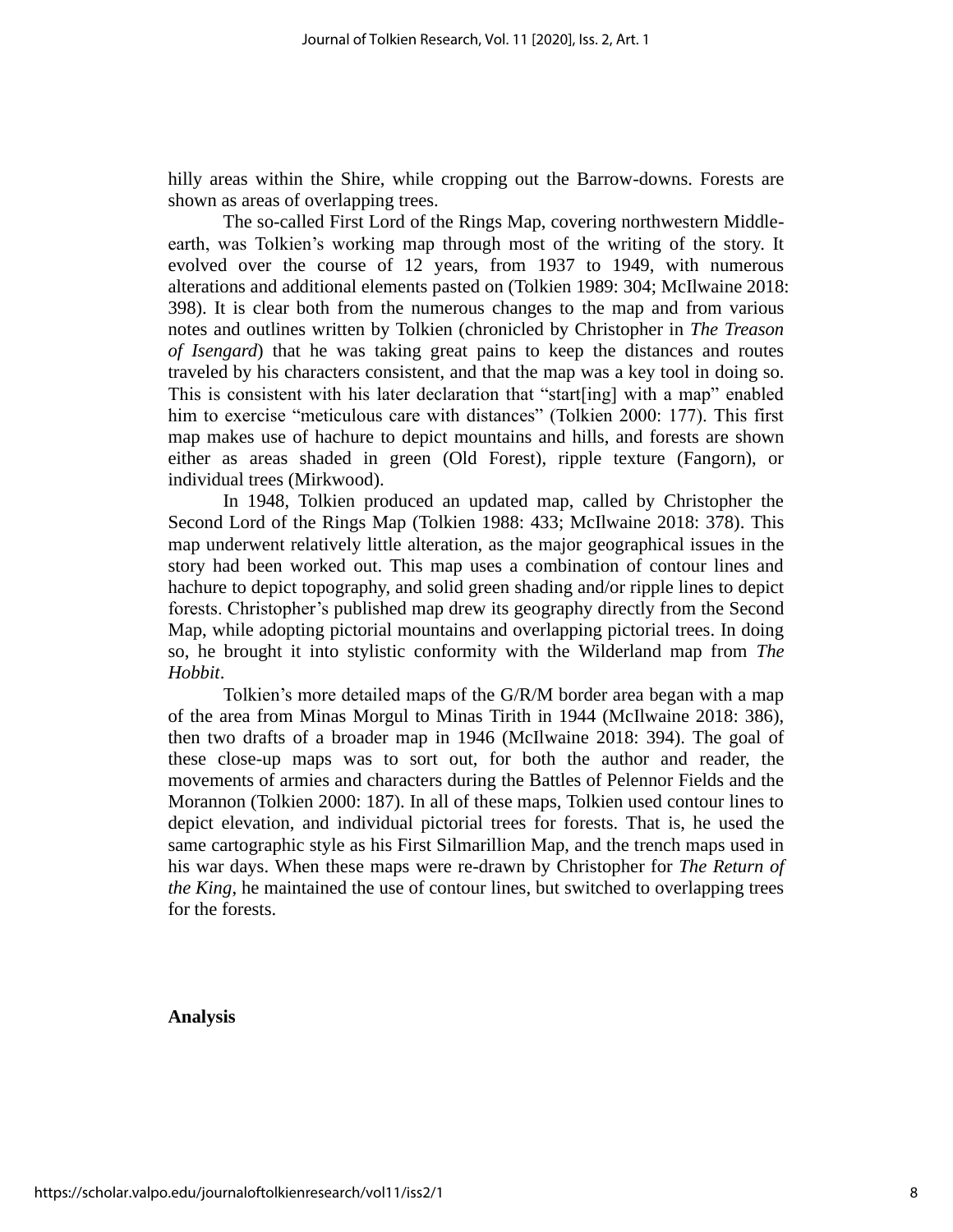Comparing the development of Tolkien's maps for his three principal works, there is a consistent pattern. His earliest maps are working maps, which evolve in conversation with the developing story. He approaches these maps in much the way that a military officer would, with a concern for being exact about distances that individuals and armies can travel, and topographic barriers to their maneuvers. This is reflected in his use of stylistic conventions similar to those he would have encountered in military maps – hachures and contour lines for elevation, with individual pictorial trees for forests that allow underlying topography to show through. These more exact ways of depicting elevation help to ensure plausibility and accuracy of his characters' maneuvers. Once the geographical framework of the story is settled, Tolkien then shifts to a more pictorial style of map (a process completed by Christopher in the case of the *Silmarillion* and *Lord of the Rings* maps). This pictorial style is more intuitive to the reader (who can trust that the author got his timetables of journeys and military movements correct), as well as helping to convey a sense of antiquity since this approach is associated with maps from the early modern period. The major exception is the published topographic map of G/R/M. Yet in this case, the reasons for departing from the pictorial style are not hard to see: the events of *The Return of the King* turn heavily on the exact movements of characters and armies across this more limited area of land, and so the more exact depiction of topography gained from a contour map is useful to the  $\text{reader}^1$ .

It seems, then, that Tolkien's military experience was an influence on his use of cartography in the initial development of his stories. In working out the geography of Middle-earth, he produced maps much like those he used in the war. But when it came time to create maps suitable for publication, Tolkien was more influenced by maps from children's fantasy literature and early modern European maps. Military maps are in the genealogy of the published maps of Middle-earth, but their influence is hidden.

Observing this pattern dispenses with a potential related question: was Christopher influenced by his own military training, obtained during his service in the Second World War, when he created the finished maps for publication in *The Lord of the Rings* and *The Silmarillion*? This can be answered in the negative, for three reasons. First, the pictorial style of his maps closely imitates that used by his father in the published map of Wilderland from *The Hobbit*, leaving little room for additional influences from Christopher's biography. Second, the content of Christopher's maps, down to the exact shapes of coastlines, directly matches the latest drafts made by his father. Thus Christopher re-drew the maps, making them clean and neat, but did not re-map the underlying world in any significant way.

<sup>1</sup> However, when the maps were re-done by Shelly Shapiro for the 1988 Ballantine paperback edition of *The Lord of the Rings*, she applied the same pictorial style to the mountains and forests of the general map in the first two books and to the G/R/M map in the third book.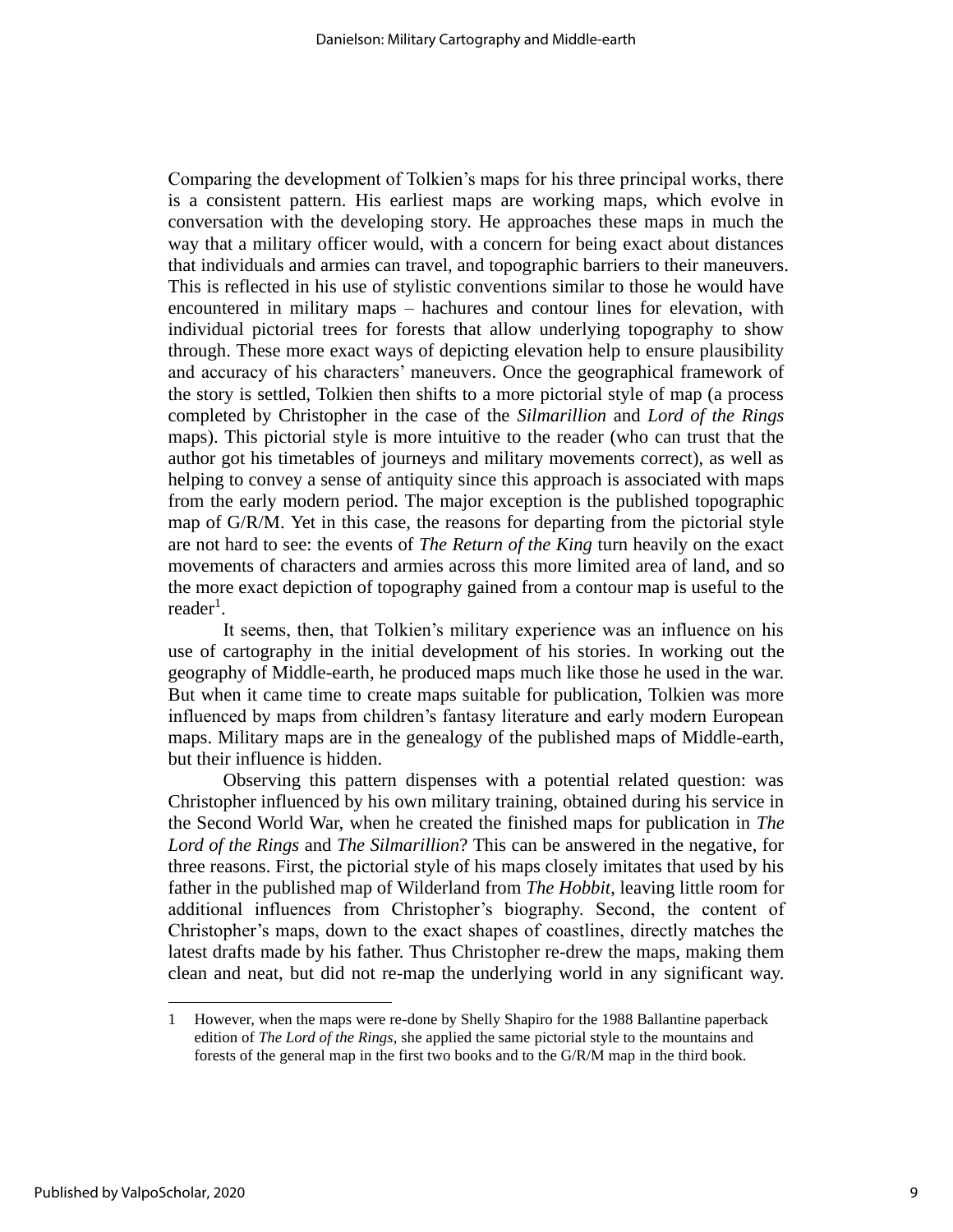Finally, the movement of the maps in Christopher's hands was away from the kind of mapping done in the military. Christopher would have been trained in the use of contour maps (hachures having gone out of fashion), as pictorial maps are of little use in military applications. But with the exception of the G/R/M map, the maps he drew were pictorial ones.

# **Conclusion**

The maps of Middle-earth accompanying J.R.R. Tolkien's works have become icons of his world, and major influences on the development of the fantasy genre. The published maps use a pictorial style that bears little resemblance to the maps that Tolkien would have used as a signal officer in World War I. But in tracing back the genealogy of these maps, we find Tolkien developing his stories using a mapping style that closely resembles the trench maps he would have encountered during his service.

# **Works Cited**

- Baedeker, Karl. 1911. *Switzerland and the Adjacent Portions of Italy, Savoy, and Tyrol: Handbook for Travellers*. Leipzig: Karl Baedeker. <https://archive.org/details/switzerla00karl/page/n407/mode/2up>
- Behrooz, Anahit. 2019. "Temporal Topographies: Mapping the Geological and Anthropological Effects of Time in J.R.R. Tolkien's Legendarium." In *Sub-Creating Arda: World-Building in J.R.R. Tolkien's Work, Its Precursors, and Its Legacies*, ed. Dimitra Fimi and Thomas Honegger, Zurich: Walking Tree Publishers, pp. 217–36.
- Chasseaud, Peter. 2013. *Mapping the First World War: The Great War Through Maps from 1914 to 1918*. New York: HarperCollins.
- Collier, Peter, David Forrest, and Alastair Pearson. 2003. "The Representation of Topographic Information on Maps: The Depiction of Relief." *The Cartographic Journal*, vol. 40, no. 1, pp. 17-26.
- Eddison, E.R. 1922. *The Worm Ouroboros*. London: Jonathan Cape.
- Ekman, Stefan. 2013 *Here Be Dragons: Exploring Fantasy Maps and Settings*. Middletown CT: Wesleyan University Press.
- Garth, John. 2003. *Tolkien and the Great War: The Threshold of Middle-earth.* New York: Houghton Mifflin.
- Garth, John. 2020. *The Worlds of J.R.R. Tolkien*. Princeton: Princeton University Press.

Grahame, Kenneth. 1908. *The Wind in the Willows*. London: Methuen.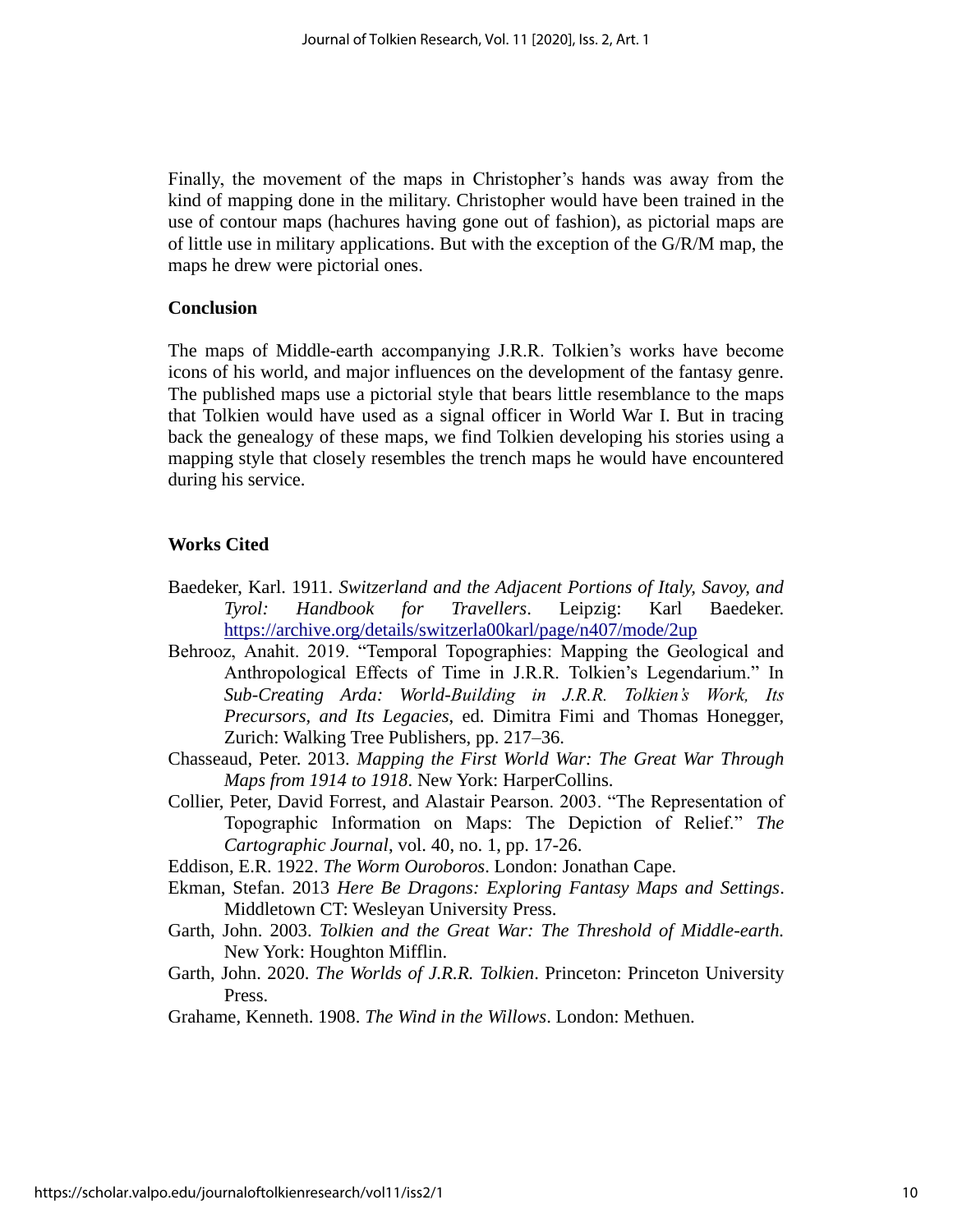- Hammond, Wayne and Christina Scull. 2000. *J.R.R. Tolkien: Artist and Illustrator*. London: Houghton Mifflin.
- Harley, J. B., and David Woodward, eds. 1987. *The History of Cartography, Volume 1: Cartography in Prehistoric, Ancient, and Medieval Europe and the Mediterranean*. Chicago: University of Chicago Press.
- Heffernan, Michael. 1996. "Geography, Cartography and Military Intelligence: The Royal Geographical Society and the First World War." *Transactions of the Institute of British Geographers*, vol. 21, no. 3, pp. 504-533.
- Hutchinson, H.D. 1915. *Military Sketching Made Easy and Military Maps Explained*. London: Gale & Polden. [https://archive.org/stream/militarysketchin00hutc](https://archive.org/stream/militarysketchin00hutc?ref=ol#page/n87/mode/2up)
- Legge, Reginald Francis. 1915. *Military Sketching and Map Reading for Noncoms. and Men*. London: Gale & Polden. [https://archive.org/stream/militarysketchin00legguoft](https://archive.org/stream/militarysketchin00legguoft?ref=ol#page/76/mode/2up)
- Martin's Lane, W.C. 1912. *Manual of Map Reading and Field Sketching*. London: War Office.

<https://archive.org/details/in.ernet.dli.2015.548355/page/n43/mode/2up>

- McIlwaine, Catherine. 2018. *Tolkien: Maker of Middle-earth*. Oxford: Bodleian Library.
- Milne, A.A. 1926. *Winnie-the-Pooh*. London: Methuen & Co.
- Mitchell, Rose. 2016. "Contours of Conflict: the Highs and Lows of Military Mapping at the National Archives of the United Kingdom." In *History of Military Cartography,* ed. E. Liebenberg et al., New York: Springer, pp. 347-362.
- Morris, William. 1897. *The Sundering Flood*. London: Kelmscott Press.
- Murray, Jeffrey S. 1988. "British-Canadian Military Cartography on the Western Front, 1914-1918. *Archivaria*, vol. 26, pp. 52-65.
- National Library of Scotland. 2020a. British First World War Trench Maps, 1915- 1918.<https://maps.nls.uk/ww1/trenches/index.html>
- National Library of Scotland. 2020b. Ordnance Survey Maps. <https://maps.nls.uk/os/>
- Padron, Ricardo. 2007. "Mapping Imaginary Worlds." In *Maps: Finding Our Place in the World*, ed. James Akerman and Robert Karrow, Chicago: University of Chicago Press, pp. 255-287.
- Ransome, Arthur. 1930. *Swallows and Amazons*. London: Jonathan Cape.
- Rateliff, John D. 2007. *The History of the Hobbit*. London: Harper Collins, 2007.
- Timpf, S. 2017. "Insights into mapping the imagined world of J.R.R. Tolkien." In *Binding them all: Interdisciplinary Perspectives on J.R.R. Tolkien and His Works*, ed. M. Kirner-Ludwig, S. Köser, and S. Streitberger. Zurich: Walking Tree Publishers, pp. 231–252.